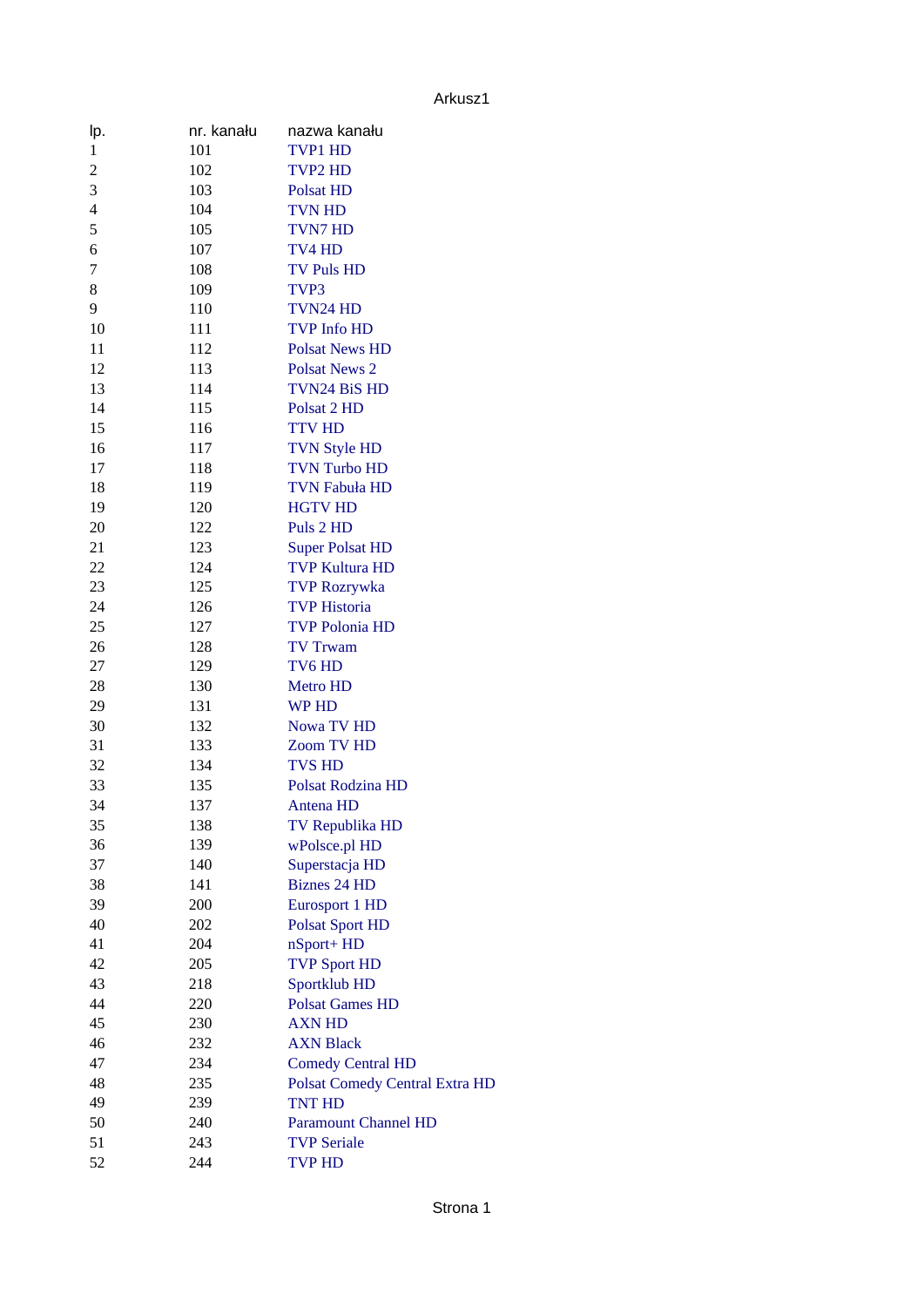## Arkusz1

| 53  | 246 | Stopklatka TV HD                     |
|-----|-----|--------------------------------------|
| 54  | 247 | Kino Polska HD                       |
| 55  | 248 | <b>Kino TV HD</b>                    |
| 56  | 249 | Polsat Film HD                       |
| 57  | 251 | Romance TV HD                        |
| 58  | 255 | <b>Bollywood HD</b>                  |
| 59  | 257 | 13 Ulica HD                          |
| 60  | 258 | Dizi HD                              |
| 61  | 270 | MiniMini+HD                          |
| 62  | 272 | Nickelodeon                          |
| 63  | 273 | <b>Nicktoons HD</b>                  |
| 64  | 275 | <b>Cartoon Network HD</b>            |
| 65  | 276 | <b>TVP ABC</b>                       |
| 66  | 277 | <b>Disney Channel HD</b>             |
| 67  | 278 | <b>Disney XD</b>                     |
| 68  | 281 | <b>Boomerang HD</b>                  |
| 69  | 301 | <b>Eska Rock TV</b>                  |
| 70  | 302 | Eska TV Extra HD                     |
| 71  | 303 | 4FUN.TV                              |
| 72  | 304 | <b>4FUN DANCE</b>                    |
| 73  | 305 | <b>4FUN KIDS</b>                     |
| 74  | 306 | <b>MTV Polska HD</b>                 |
| 75  | 311 | <b>MTV Music 24</b>                  |
| 76  | 312 | VH <sub>1</sub>                      |
| 77  | 314 | Polo TV                              |
| 78  | 317 | <b>VOX Music TV</b>                  |
| 79  | 318 | Kino Polska Muzyka                   |
| 80  | 319 | <b>Stars.TV HD</b>                   |
| 81  | 320 | Power TV HD                          |
| 82  | 325 | <b>Music Box Polska HD</b>           |
| 83  | 326 | <b>Jazz TV HD</b>                    |
| 84  | 340 | <b>Discovery Channel HD</b>          |
| 85  | 341 | <b>Discovery Science HD</b>          |
| 86  | 342 | <b>ID Investigation Discovery HD</b> |
| 87  | 343 | <b>Discovery Historia</b>            |
| 88  | 344 | <b>National Geographic HD</b>        |
| 89  | 345 | National Geographic Wild HD          |
| 90  | 348 | <b>Travel Channel HD</b>             |
| 91  | 350 | <b>History HD</b>                    |
| 92  | 353 | <b>Polsat Viasat History HD</b>      |
| 93  | 355 | <b>Fokus TV HD</b>                   |
| 94  | 357 | <b>Red Carpet TV HD</b>              |
| 95  | 359 | <b>TVP Dokument HD</b>               |
| 96  | 400 | <b>Food Network HD</b>               |
| 97  | 405 | <b>BBC Brit HD</b>                   |
| 98  | 408 | <b>Discovery Life HD</b>             |
| 99  | 409 | <b>DTX HD</b>                        |
| 100 | 410 | <b>TLC HD</b>                        |
| 101 | 412 | <b>TBN Polska HD</b>                 |
| 102 | 413 | <b>HOME TV HD</b>                    |
| 103 | 420 | Tele5 HD                             |
| 104 | 421 | Polonia1 HD                          |
| 105 | 422 | <b>TVP Kobieta HD</b>                |